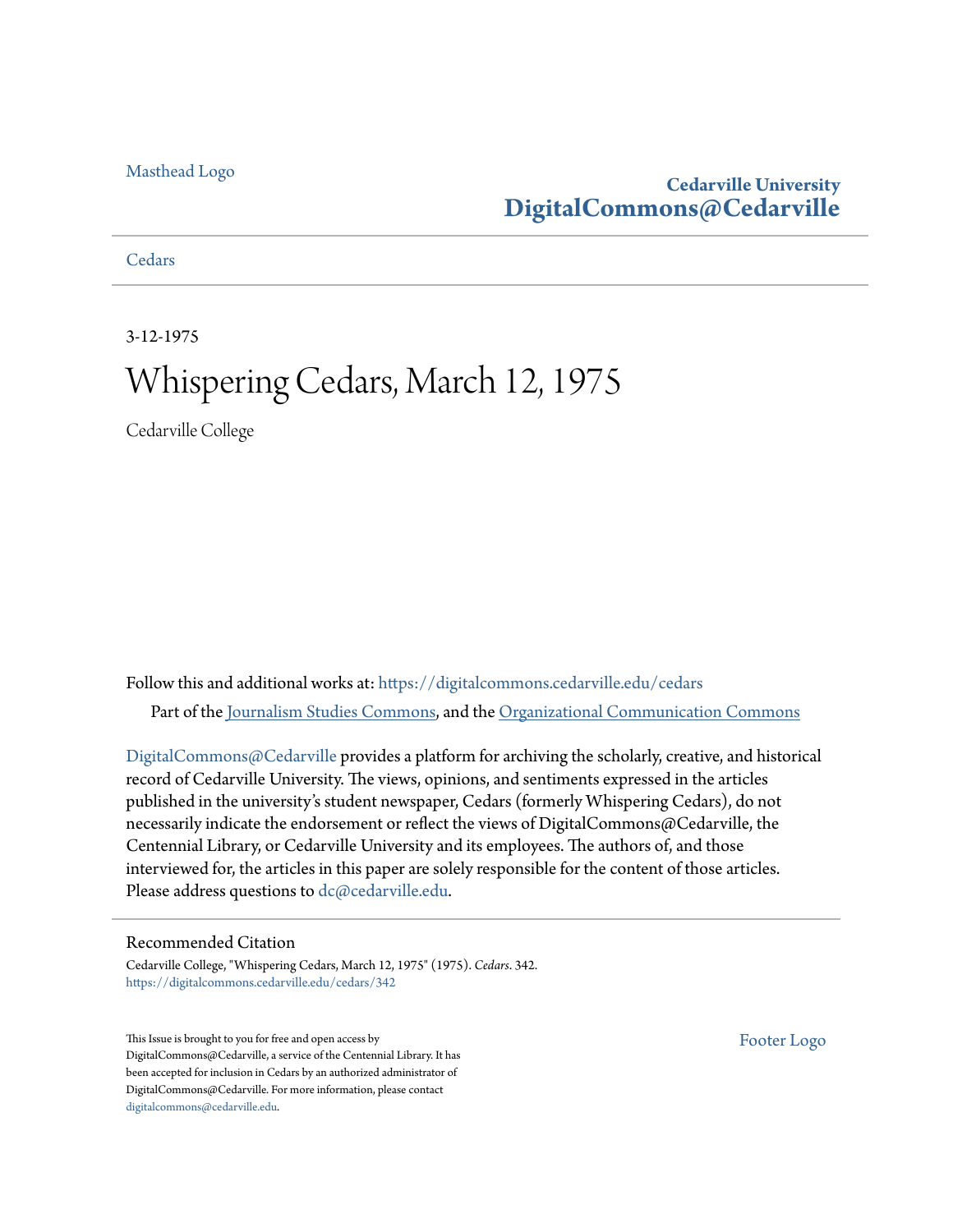# ing Cent ives Experid

#### By Dianne Monts

The Reading Center, located on the second floor of the Education Building, is designed especially to help students involved in the Teaching Reading Program. The purpose of the center is to help these students to obtain the needed experience in working with children. With such lab experience, the students can gain insight in diagnosing poor reading habits, prescribing new habits, and generally to learn how to help their students.

 A variety of materials are available at the Reading Center to help with per-<br>ception skills, to increase reading speed and to help with reading comprehension. The materials, such as records, flannelgraph, games, reading books and workbooks, can be checked out and used by any student in the Education program. Those in the Student Teaching program are especially urged to make use of the materials. Materials can be checked out Monday, Tuesday, and Thursday from 3:00 to 8:00 p.m. and Wednesday and Friday from 3 :00 to 5 :30 p.m. On Saturday, materials can be checked out from 12:30 to 3:00 p.m.

Others who use the Reading Center include: Miss Dodson's' and Mrs. Seaman's Children's Literature, Early Childhood Education, Kindergarten Curriculum and Methods classes; Mrs. Dixon's Developmental Reading class and Dean Burkett's Power Reading classes.

# Cedarville College Whispering Gedars (@)

The Teaching of Readiing Program was a central concern in the establishment of the Reading Center. Previously, students from Cedarville went to Cedar Cliff Elementary School to help tutor children. This plan, however, did

Stephen Majeske, and Susan Beard will<br>present a recital in Alford Auditorium at 8:00 p.m.

Beginning his study of violin at age four, Majeske made his first solo appearance at the age of sixteen with the Detroit .Symphony Orchestra. He is <sup>a</sup> graduate of the Curtis Institute of Music in Philadelphia.

not prove as effective as was hoped. Under a new plan, the students from Cedar Cliff come to the college during the morning and are tutored in the Reading Center. Most Cedarville students involved in the reading program tutor two or three students three times a week for six weeks. The tutoring is not just remedial in nature but also encourages the better .readers to broaden their scope of reading materials and to increase their enthusiasm for reading.



Photo by Floyd

These are some of the machines used to improve reading speed.

Miss Beard is currently studying at the Cleveland Institute of Music as a recipient of various scholarships. She is <sup>a</sup>member of Phi Kappa Lambda. Miss Beard has made frequent recital appearances in the Cleveland area. Daniel Majeske

# By Sheree Martin United States, Canada, and Japan.<br>On Friday, March 14, Daniel Majeske, Stephen Majeske, born in 1954, began **1954, bearm 1954, beard will be also a**<br>Stephen Majeske, and Susan Beard will father the violin

*"For the Word of God and the T esfimony* of Je,sus *Chris+"* 

Vol. 43, No. <sup>11</sup>Cedarville, Ohio March 12, <sup>1975</sup>

## Artist Series Brings Violinist

A proposed addition, providing a lounge, snackshop, and increased food service storage area, to be located at the south end of the Gym-Student Center, is now being considered by the Planning Committee. The Committee is considering the addition in relation to its cost and use as a Student Union.

Daniel Majecke, concertmaster of the Cleveland Orchestra under George Snell and Lorin Maazel, is a native of Detroit.

Since the fall of 1965, Majeske has been a member of the faculty of the Cleveland Music School Settlement, as <sup>a</sup> teacher of violin and performance coach.

Majeske's violin is a Stradivarious: the "Marquis de Riveriera" (1718), formerly in the collection of the Curtis Institute.

> During. the Spring Break, members of two choral groups will be touring different areas of the United States. Under the direction of Mr. David Matson, the .choir will be traveling to Indiana, Kentucky, Tennessee, North Carolina, West Virginia, and southern Ohio, while Choralaires journey to Pennsylvania, New Jersey, Connecticut, Massachusetts, New Your, and West Virginia, under the leadership of Mr. Lyle Anderson. The 48-member choir will be using three settings by Carl Meuller in order to. give unity to the concert. The first section opens with "Singing with Grace in Your Hearts" from Col. 3: 16, and other songs that deal with praise to the Lord. Another section begins with <sup>a</sup> girls' trio singing "Think on These Things" from Phil. 4:8 and deals with the present Christian life and the believer's relationship to Christ. The theme of the third section is the Lord's Second Coming and it commences with "Let This Mind be in You" from Phil. 2:5. All of the music is a combination of classical and sacred arrangements. The Choralaires will be singing two compositions written by Mr. Anderson entitled, "Unto Thee" and "Choral Invocation." This group, consisting of about 45 members, will be giving a<br>home concert on April 4 at 8:00 p.m.

# **Reveal Arab**

The artist has appeared widely in recital in many important cities in the



Bill Giesman

## Whispering Cedars Co-Editor Graduates

Bill Giesman, co-editor of Whispering Cedars with Cindy Carr, will be graduating at the end of Winter Quarter. A new editor will be chosen before the beginning of next quarter. An added reason for his leaving has to do with finances.

 · He feels he has learned a lot by working with the newspaper and is thankful for the experience. His future plans include seminary at Conservative Baptist Theological Seminary. He really isn't sure what ministry the Lord has for him, but he would like to teach in a college.

. Stephen Majeske, born in 1954, began his study of the violin at six with his father.

He was awarded a scholarship at the Curtis Institute in 1972 and is currently studying there.

Stephen has made various appearances in Ohio since the age of fifteen. In a special concert on November 27, 1973 he made his Cleveland Orchestra debut.

Susan Beard, a native of Pennsyl vania, is presently living in Cleveland.

## Committee Studies Proposal for GSC

While President Ford has denounced these discriminatory acts, Arabs reply that the List is "a legitimate means of legitimate self-defense."

#### By Wendy McNiece

"Heritage of the South" is the theme of the first and only all-school banquet Friday, April 11, at 6:30 p.m. This is the first time that Alpha Chi and Gamma<br>Chi have sponsored a project together. The evening will include a buffet style dinner with a variety of entertainment. including skits, oral interpretations, and music. The Gym will be converted to a Southern Plantation with familiar scenes of that era.

This structure would take up approxi mately 60% of the present parking facilities. These facilities would be relocated to the north of the new dorms, the area behind the New Science Center and Library, and in the area of the Administration Building.

In. moving the snack shop, more stu-

dent dining area would be available. The increase in the food service storage area would clear out the space now to the left of the kitchen. This extra space would be used solely as a private dining room for trustees and also for banquets, student parties, etc.

A suggestion has been made that the present Student Lounge be converted into student organization offices. The new proposed lounge would be large enough to hold ping-pong and pool tables, but the basements of Carr and Marshall are still alternatives.

When the Union by the Lake *is* erect-

### Index

Page I - Arab black list Page 2 - God? Page  $2 -$  Are you typed? Page 3 - Pollyanna, part II Page  $4 -$  Exam pre-view Page 5 - Nostalgia Day Page 6 - Sports

ed, possibly seven years from now, this addition to the GSC could easily be converted into classroom space.

Plans have been drawn up for this proposal, but its advantages and disadvantages are still being considered along with those of the use of Hartman House and the lounges of the new dorms.

## Choral Groups Travel During Spring Break

#### By Jessica Huesmann

#### By Chuck Elliott

Your average Arab is not likely to be found sitting in his L.T;D. sipping a cool glass of Coca-Cola. Neither is he too anxious to be caught with Allstate Insurance or General Tires. The reason behind this is found in a recently revealed Black List of the Arabs containing these and other American companies which are being boycotted by Arab nations.

 The Arabs are finding their oil wealth allows them to extend themselves into the economics of other nations. Once they entrench their finances, they attempt to coerce foreign nations by flexing their monetary muscles. The blunt of their coercion has been to the Jewish people. Because of aid or dealings with Jews, over 1500 American companies are on the Arab Black List.

 Last month, Arab pressure was seen in banking situations in Europe as well as in the United States. It semed. that two major Arab nations tried to use their financial power as a lever to bar Jews from such banking establishments. In the U.S., the government has since come out and warned banks not to accept Arab deposits or loans that carry a condition of Jewish discrimination.

Another sore spot where Arab influences are being realized, is in certain federal agencies. One such agency is the Army Corps of Engineers. Representa tives of this agency have come out and openly acknowledged discrimination towards Jews in certain circumstances

explaining that Saudi Arabia requested it.

In any event, the power that the Arab nations wield from their oil money as well as their oil seems to be extending to proportions that are reaching more and more into the lives of the average American.

## Alpha Chi, Gamma Chi \_Combine for Banquet

#### By Jessica Huesmann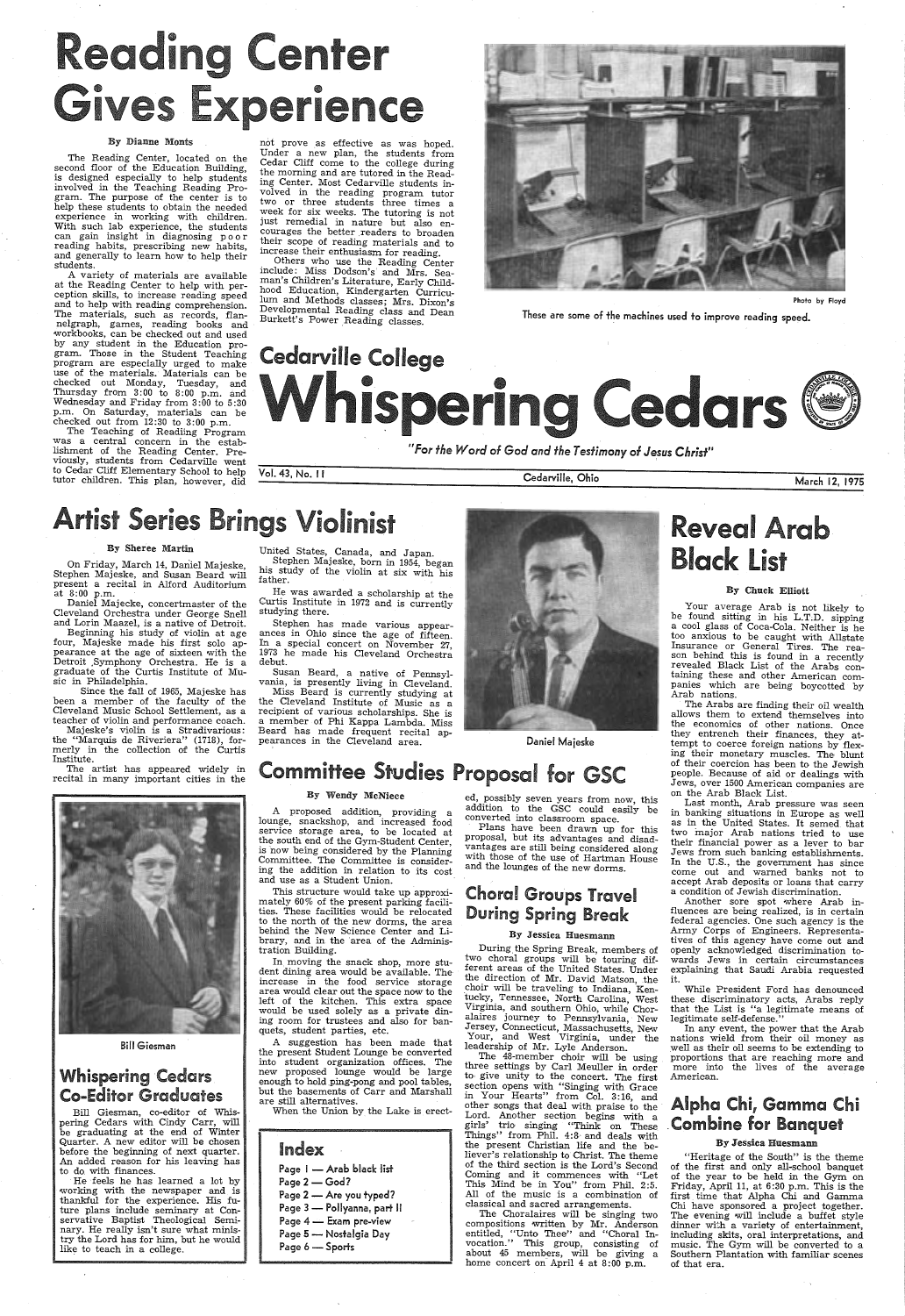## $From the Editor's Desk$

One of the reasons that most of us have come to Cedarville is to learn about God. This is probably the most important thing that we 'as Christians need to do. Sometimes though, I wonder if we are trying to learn about God or trying to fit an idea of God into the ideas that we already have concerning man and the world.

Many times we will hear definitions of the sovereignty of God that include God's dependence upon man in areas like prayer and man's will. When we look at examples such as Job and Pharoah and passages such as Isaiah 4, 41 and Job 38 and 39, we can't help but stand in awe at the majesty and power of God.

We need to do a lot of thinking in this area. There aren't too many people on this campus who would deny that God is sovereign. The problem occurs due to the many definitions of sovereignty that are held by different people. What we need to do is find the Biblical concept of sovereignty.

"Sure, he has a right to his own opinion  $\ldots$  as long as it agrees with mine." Sound familiar? No? Well, I doubt if any of us have said this with any seriousness, but we subconsciously ( or maybe, consciously) live it every time we cut someone else's stand.

How can God, who created man in total dependence of himself in every area of his life, be dependent upon man in any area? How can God be said to be dependent upon anything outside of himself?

First of all, do we know all the facts involved  $-$  or at least enough to come to an intelligent conclusion?

Thirdly, are we willing to keep open minds ready to review the situation when we happen upon new information?

When Moses asked God for proof to the Israelites to show them who sent him, God answered, 'I Am that I Am" is sending you. God couldn't even explain himself in terms that Moses could understand and had to tell him plainly that I Am and that is all there is to it.

Fourthly, are we willing to support the stand we take; or will the least degree of peer pressure send our true thoughts into hiding?

We need seriously to rethink our concept of God. We need to see that the way we see God is directly related to our Christian lives and how we interpret the rest of scripture. -BG

\* \* \*

Do not take what I am saying wrong. I'm not discouraging the discussion of an issue. But one must recognize that there is a difference between discussing and cutting something to shreds.

We all do have our own opinions and beliefs. However, there are important questions we need to ask ourselves when we formulate those opinions (Please take into account that this is my opinion).

Secondly, have we taken time to think about what we know; evaluating the validity, viewing from all possible sides?

Finally, are we willing to recognize that everyone's interpretation of the facts can differ, and that they have a right to that interpretation?

Think about it.  $\hspace{2.5cm}$  -CC

## SENATE **REPORT**

**Just a Minute** 

-All money projects ran by organizations on campus are to go to the O.A. for approval.

Sky View Ranch \$350<br>Shawnee Baptist Church \$250 Shawnee Baptist Church Shawnee will receive the additional \$100 alloted by the students after Spring Quarter registration.

It would be interesting to see who was surveyed concerning the proposal that women be allowed to wear slacks during adverse weather conditions (such as winter!). I have spoken to many women students and none of them had heard of such a survey. The article in the last issue of Whispering Cedars stated that, "Most women were opposed to the proposal . . ." This sounds very subjective. Consequently I have serious conflicts with this statement as I do not feel it is true and I will not be persuaded otherwise until valid statistics are given to prove me in error.

I do not feel that the wearing of slacks would begin the demise of Oedarville College as one of the women surveyed suggest. I'm sure the college could survive this onslaught.

The article suggested that the change

in dress code for women would rum 'the spirit" of our college. Hasn't the "spirit of Christian dress' been already violated by the men of CC who dress in T-shirts and jeans to attend classes? (Lest I offend the majority of Cedarville gentlemen let me say that this is true of only a small minority but the rules are still being disobeyed.) Seems that this abuse should be taken care of before we examine critically a suggestion (that girls be allowed to keep warm in winter) that has not gone into effect. Is the future more important than the present?

<sup>I</sup>would also like to ask what exactly "Christian" dress. We know from Scripture that modesty is a key factor but does it actually state that the proper

> I ask you - would you like to walk sedately past one of our high administrative officials (or that boy you secretly admire) and suddenly (as the gale swep<sup>t</sup> your modesty away) be so embarrassed?

dress for the modest Christian lady is <sup>a</sup>dress?

A certain administrator has been

## **Whispering Cedars**

Cedarville College

| Typists  Mary Jo Imhausen, Lila Tuerlow, Carole Green                                                                                                                       |  |
|-----------------------------------------------------------------------------------------------------------------------------------------------------------------------------|--|
|                                                                                                                                                                             |  |
| Writers  Chuck Elliott, Bob Cook, Allan Halladay, Loretta Keysor,<br>Dianne Monts, Jessica Huesman, Bob Winward, LaVerne Kirby, Sheree<br>Martin, Tim Reder, Wendy McNiece. |  |
|                                                                                                                                                                             |  |

-Senate has requested that the administration draw up a document stating their concept of the role of Student Senate in this institution. It is to include an overview of Senate's responsibilities, limitations, perceived importance, assessment of performances and the influential capacity of Senate upon the student body and the administration.

Faculity Advisor ....................................... Mr. Ronald Grosh

Whispering Cedars is published bi-weekly by the students of Cedarville College. The opinions expressed herein are those of the writers and do not necessarily reflect the attitudes or opinions of the faculty or administrati

*Page2* 

(for the meetings of Feb. 26 and March 5)

#### Treasurers Report

-The balance as of March 5 is \$104.50.

#### SMP Report

-Funds received so far totalled \$1050. This is less than previously figured. The adjusted disbursement will be as follows:

Missionary Conference \$500<br>Sky View Ranch \$350

#### SBP Report

-The present balance is \$2,954.03. -Faith Hall has received its stereo.

#### **Business**

Food Service Committee:

-Due to the fact that canned fruit prices were affected by the high sugar prices, fresh fruit is being served.

-The committee sought a breakdown of the board fees. Mr. St. Clair has declined at this time to release simple figures due to possible misinterpretations. The committee is still looking into the matter.

## By Joyce Coleman

Help! I've been typed: GARB, Methodist, Lutheran, Brethren, Male Chauvinist, feminist, Hotdog, Square, Black, White, Maddox girl, Park guy, dogmatic prof, absent-minded professor, round baller, golf fanatic, VEW president, Patterson playboy, "Dr.," Dean, RA, PA, "West is the Best," Bethel brain, Wordof-Lifer, CC student, CC faculty, CC staff. These various labels are used so frequently on the campus of Cedarville College that district divisions arise. Persons have lost their individuality by the connotations of each "tag."

As members of Christ's Body, true believers should not be divided. "Now <sup>I</sup>beseech you, brethren, by the name of our Lord Jesus Christ, . . . that there be no divisions among you . . . (I Cor. 1: 10). In verse 13 of I Cor. 1, Paul asks,

heard to say that when the temeprature is thirty degrees below the girls will be allowed to wear slacks. This sort of sarcasm could only come from <sup>a</sup>man who wears slacks every day.

Another question-what is so sacred about 4:30 and the "inlawing" of pants after that point in time? Also, isn't prayer meeting <sup>a</sup>more sacred time than classes? Then how can we possibly justify having an informal prayer meeting where the girls may dress casually?

I remember conditions here last win $ter - the ice covered all the walks on$ campus and in the town itself. During the course of that period I and others fell on a numbr of occasions on the ice and suffered a very embarrassing lack of modesty. This could have been avoided if we had been permitted to dress modestly.

And this winter the winds are causing another acute (and, incidentally, embarrassing) lack of modesty. I ask the  $question$  - can a girl be modest with her skirts pointed skyward? I can imagine the reaction to such a statement on the parts of those who feel that if there is a problem with high winds the girls should wear long dresses. Well, to this I say that long dresses do not doesn't have a large enough supply to grow on trees and the average girl here keep her through the advent of windy and cold weather that we have had lately.

Perhaps the solution to this problem is not slacks at all but the building of covered sidewalks like the world's most unusual university in S.C. has.

-Cathy Hulsman

The committee and the cafeteria has been discussing the idea of a continental breakfast. One possibility would be to continue serving the hot foods from breakfast until they run out. Other foods such as cold cereals, toast, etc. would be served until at set hour, possibly 9 :00 a.m. This is only a possibility. Reactions and/or suggestions should be sent to Rodney Blystone or to your Senate representative.

Constitution and Election Committee: The committee has been to work on rewriting the Constitution.

The committee recommended that the GPA for Student Representatives be changed from 2.5 to 2.25 and for officers from 2.70 to 2.5. This was passed by the assembly. It will have to be brought to a student body vote before it will go into effect.

-A motion to drop the dress regulation for Student Senate meetings failed to receive the 3/4 affirmative vote re- . quired for the passage of an amendment.

"Is Christ Divided?" When jokes are made about a student's affiliation with any Christian denomination, I always want to quote Ephesians 4:4-6  $-$  ''There is ONE Body and ONE Spirit, even as ye are called in one hope of your calling; ONE Lord, ONE Faith, ONE Baptism, ONE GOD and FATHER of ALL. who is above ALL, and through ALL, and in YOU ALL." What a precious promise to know that in Christ there is no inequality (Gal. 3:28) !

But, because a believer is one of my members, he's not lost in the crowd! The Creator of this vast universe knows the very number of hairs on his head and has made him a new person (Matt. 10:30; II Cor. 2:17; Gal. 6:15). Each believer has a gift, a function, to be used for the edification of the Body of Christ. Each believer is important to the fellowship. Let's remember then that all believers are the ONE Body of the Lord Jesus Christ and that each believer "has his own special function in His Body. Take just a minute to read John 17:20-26.

## As the Cookie Crumbles

#### By Bob Cook

I would like to step out on thin ice and extend some thoughts concerning our upcoming presidential elections in 1976. Speculation is running high right now concerning who the Democratic candidate will be. President Ford's vote getting ability is being questioned on the Republican side.

Until the early primaries, and conventions, no one will have a strong grip on the tickets. Right now, the questions are: How strong will the Democratic candidate be? Can he beat President Ford? Some feel that if a Democratic candidate wins the elections, it will be on the strength of a post-Watergate feeling and the inability of President Ford to effectively solve our economic problems. In the event that a Democratic candidate is elected in 1976, my first question will be, "What is your foreign policy?" Traditionally, the Democrats are weak in this area. One has only to view Senator Jackson's recent handling of the foreign trade bill with the Soviet Union to understand the Democrats inability to diplomatically reach agreements. If <sup>a</sup>new foreign policy is initiated by a Democratic president in 1976, I for one would desire to know the position of our most dependent ally--Israel. Isolation or indifference could lead to an increase in the attempts of the Arab world to remove Israel from the map. Speculation on every part. Yes. Yet it does have an air of feasibility. Review your history and you'll discover· that Democratic foreign policy has often been, "no foreign policy."

## Letters to the Editor

*Whispering Cedars*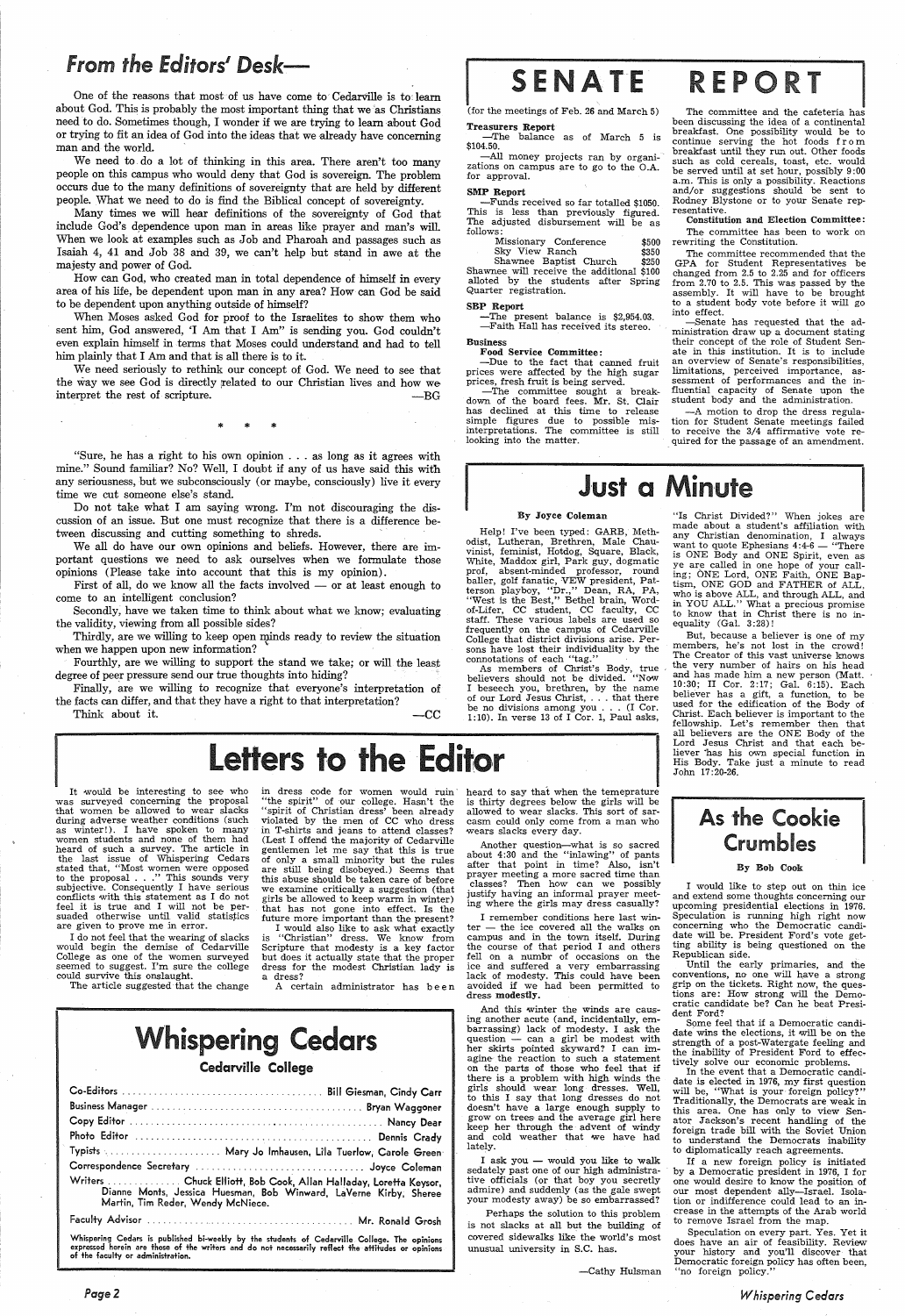## 16th Annual Missionary Conference

April 6-11 CHRIST'S COMPELLING LOVE II Cor. 5:14-15



Mr. William Reid, preaching in Hong Kong with the aid of an interpreter. He has served in Hong Kong for 20 years.



First Place, General Excellence Ohio Weekly Newspaper Show

> **6** Gifts for family **8 Plaques, Pictures 8** Stationery • Stuffed Animals • New T-Shirts

February, 1975

## Yellow Springs News

A state and national prizewinner

## NEW EASTER CARDS

COLLEGE BOOKSTORE

*Whispering Cedars* 

The 16th Annual Missionary Conference will be held April 6-11, beginning Sunday evening and concluding Friday evening. The theme for the conference, "Christ's Compelling Love," was chosen from the theme verses, II Cor. 5:14-15. A variety of misson fields and different working conditions will be represented by the following speakers:

Mike and Gay Horne have been called to the mission field of Holland and are associated with Baptist Mid-Missions Board.

Sarni Kanani and his wife Roxanne are working in Detroit under Evangelical Baptist Missions with the Arabs.

Larry and Carolyn Abbot have been working as full time missionaries under Campus Bible Fellowship, with temporary assignments in Dayton, Cincinnati, and Columbus. Their main function has been that of helping local churches establish CBF ministries.

Dr. and Mrs. Donn Ketcham are missionaries to Bangladesh under the Association of Baptists for World Evangelism. Rev. William Reid is a missionary to Hong Kong presently on furlough in Romeo, Mich. He is presently under the Association of Baptists for World Evangelism.

Ed. note: Larry Abbot's picture was unavailable.



Michael Horne and family. A recent graduate of Piedmont Bible College, Mike and his family are planning to go to Holland.



Dr. Donn Ketcham — Dr. Ketcham is active in medical, counseling, translating and evangelism in Bangladesh.



Roxanne, Nathem and Sami Kanani -Sarni was born in Iraq and works in Detroit with Araibs.

It was a bad month for foes of mandatory dorm living policies.

In spite of a sobering look at the aftermath of Watergate, some are still hopeful about the potential goodness of our country. They would ask us to revive ourselves, to regain the high morality of our ancestors, and to make the Republic moral once again. But were our ancestors as moral as we picture them? One tends to be skeptical when realizing that the patriot who shouted "Give me liberty or give me death" was on fire with  $r\epsilon$ gard to his own liberty, but was not as enthusiastic about the freedom of the slaves he owned. Of course some of the more sensitive men of Patrick Henry's time, such as Jefferson, realized the



Photo by Jerry Ditto Dr. Roberf Monroe

errors of their ways and gave up their slaves.

The plaintiffs in the South Dakota suit have asked the U. S. Supreme Court to hear an appeal but any such action would involve only procedural<br>matters rather than the substance of the<br>case.

Certainly there is much beauty in this land, but greed, violence, discrimination, and inequality make it difficult to flower. Ask the blacks, Indians, and other minorities about Amjerican goodness. We Americans want to be moral so ardently that we begin to imagine that we are that way. We want others to believe that we are a good people.

But Christians should know that the American heart is not good, but rather like all the other hearts in the world: well-meaning yet evil, beautiful yet ugly, generous but so very selfish. Yes, we're a nation like any other except that we view ourselves as morally superior. Christians must constantly remind themselves that the power of evil is worse · than our typical description of it. As much as it hurts, we must learn to accept the fact that life here is unfair, and that this is not a country of truth and justice. Oherwise, we are telling ourselves a lie. Reflect for a moment on the thought that much of life in these United States was built upon the sufferings, deceptions, and dispossession of others. With closed senses to the evils about us, our Christian perception of the world can become counterfeit. Believers cannot effectively serve as salt in this wicked world unless they first take off their rose-colored glasses. Christian patriotism must always be tempered by the knowledge that the fellowship of kindred spirits is not limited by national boundaries. Neither is brotherhood achieved by narrowly conceived self-interest, nor by culturally determined factors. This is made clear in Galatians

## Required Dorm Living Upheld

AU. S. District Court ruling of almost year ago that called the University of South Dakota's required on-campus housing policies unconstitutional, was overturned last month. And on Jan. 8, another U. S. District Court found that the mandatory dorm policy of Kent State U. is not unconstitutional. The decisions mean that both schools will continue their policies of requiring unmarried freshmen and sophomores to live in campus dorms.

The arguments in the two cases were almost identical. The original South Dakota suit, brought by two students, claimed the regulation existed to enable the university to repay bond indebtedness and to require only some students to pay was unconstitutional. The court agreed but the university appealed, introducing evidence that showed there were valid educational reasons behind the rule. It cited studies showing that dorm students get higher grades than off-campus students.

Last month, the appeals court judge found the rule reasonable, saying "school authorities are traditionally charged with broad power to formulate and implement educational policy."

In the Kent State suit, brought in part by the interdormitory council, the university also relied heavily on evidence verfying the educational value of dorm living.

(Reprinted from February issue of "The Warrior," Western Baptist Bible College.)

Faculty Forum-

## Pollyanna: Part II

#### By Dr. Robert Monroe

3:27, 28: "For as many of you as were baptized into Christ have put on Christ. There is neither Jew nor Greek, there is neither slave nor free, there is neither male or female; for you are all one in Christ."

Early critics of the Christian faith attempted to discredit the followers of Jesus by referring to them as the "third race." As Aristides, Celsus, and other patriots saw them, the Christians were disloyal to both Greek and Jewish cultures. Some Christians gladly adopted this given label which indicated to them a keen insight into the nature of their faith. Apparently most early Christians saw themselves apart from national or racial labels. This analytical concept needs periodic re-emphasis within the Christian evangelical community. True ecumenicity reaches into all four corners of the earth. It should actually dictate a stronger bond between Christian brethren of Peking or Paris than should the nationalistic ties that bind us to a pagan neighbor who happens to live on Wasp Street, U.S.A. Unfortunately Pollyanna still dominates America and we Christians in it still tend to forget that "our fatherland is in heaven" (Phil. 3:20). On the other hand, a Christian must be active today as well; one must display the fruits of the spirit right now to a poor, hungry, and sinful world. And certainly a Christian should exercise responsibiilty as a citizen by showing due respect for the traditions and heritage of his country. But these gestures must never become so intense that he forgets how to distinguish his Christian faith from from his country's culture.

Page3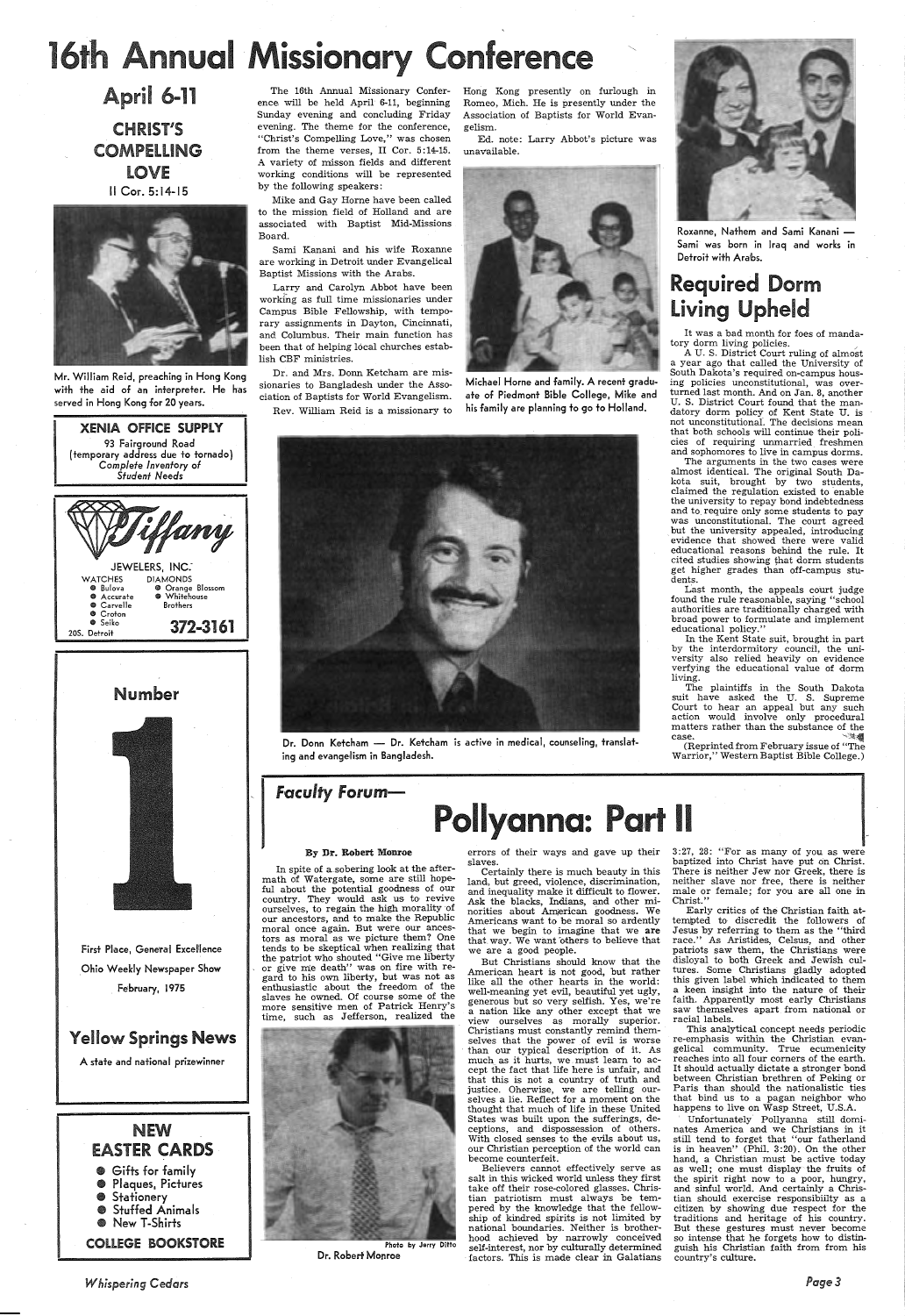## Women Taught Self-Defense

#### By Mary Jo Imhausen

A self-defense class for women · has been created this quarter under the direction of Dr. Diehl.

The purpose of the class is to make women aware of possible dangers, and give them confidence in what they can do to protect themselves.

The basic skills of karate and judo are utilized in the class, with instruction integrated in the practice sessions. With the knowledge of the principles of selfdefense, women can use what they have learned and even create their own methods if dangerous conditions arise.

Information is also given concerning the vital points of the body, or those most susceptible to pain. This provides <sup>a</sup>defense against any person, regardless of size.

1. Management - drawing manpower mainly from college educated middle and upper class people.

Women: are also furnished with precautions they can take, whether at home, in a car, walking, or in an unusual situation. Common sense measures are made available to avoid the potential of dangerous circumstances.

2. Labor - uneducated masses of peo<sup>p</sup>le from the lower classes filling blue collar and clerical positions.

#### By Tim Reder

In this age of shortages, supplies, goods, services, energy and money, the United States has also developed a manpower shortage. Often unrecognized because of national unemployment statistics and publicized layoffs, this shortage is nonetheless a present and growing need.

With the influx of systemization, computerization and mass production, where once two strata levels of business and in- .dustry existed there now is formed <sup>a</sup> third and equally unique level. I will, for the sake of identification, call this the Technocratic level. The old, two-level, division:

Public Speaking  $- 2,000$  riot-crazed aborigines are storming the classroom. Calm them. You may use any ancient <sup>J</sup>anguage except Latin or Greek.

Music - Write a piano concerto. Orchestrate and perform it with flute and drum. You will find a piano under your seat.

Psychology - Based on your knowledge of their works, evaluate the emotional stability, degree of adjustment, and repressed frustrations 'of each of the following: Alexander of Aphrodiasias, Rameses II, Gregory of Nicea, Hammurabi. Support your evaluation with quotations from each man's work, making appropriate reference. It is not necessary to translate.



Dr. Diehl is the teacher of the self-defense class for women.

## Business Manpower Shortage

A computer technician must not only know the theory and complexities of the binary system of digital analysis but must know how to wire a circuit. Since universities have always been management aimed, their philosophy has been one of the development of thought processes; mechanical functions have been almost totally avoided.

Economics - Develop a realistic plan for refinancing the national debt. Trace the possible effects of your plan on the following area: Cubism, the Donatist controversy, the wave theory of light. Outline a method of preventing these effects. Criticize this method from all possible points of view.

Political Science  $-$  There is a red telephone on the desk beside you. Start World War 3. Report at length on its socio-political effects, if any.

**Physics**  $-$  Explain the nature of matter. Include in your answer an evaluation of the impact of the development of mathematics on science.

 $Philosophy$  - Sketch the development of human thought; estimate its significance. Compare with the development of any other kind of thought.

 $History - Describe the history of the$ papacy from its origins to the presen<sup>t</sup> day, concentrating especially, but not exclusively, on its social, political, economic, religious, and philosophical impact on Europe, America, Asia and Africa. Be brief but concise.  $\sim$ 

The problem thus resolves down to this: the technocrat positions today are being filled with management trained personnel who have concept geared motivations and little mechanical comprehension, and laborers elevated as needs present themselves who have mechanical expertise but little ability and education in the implementation of concepts.

 $\text{Biology}$  - Create life. Estimate the differences insubsequent human culture if this form of life had developed 500 million years earlier, with special attention to its probable effect on the English parliamentary system. Prove your thesis.

Epistemology  $-$  Take a position for or against truth. Prove the validity of your position.

The aspiring technocrat is faced with <sup>a</sup>monumental decision. He must seek higher education to qualify for a tcehnological position but where? A university which teaches him to think but not to ap<sup>p</sup>ly or <sup>a</sup>technical school which teaches im to apply but not to think?

Medicine - You have been provided with a razor blade, a piece of gauze and a bottle of alcohol. Remove your appendix. Do not suture until your work has been inspected. You have fifteen minutes.

**Theology**  $-$  Define the "historical position" of the Lutheran Church-Missouri Synod in 25 words or less.

Extra Credit  $-$  Define the Universe; give three examples.

#### (From "His Magazine," Dec. 1974)

Instructions: Read each question carefully. Answer all questions. Time limit, 4 hours. Begin immediately.

All evening performances will be at 8: 15 p.m. On March 15 there will be <sup>a</sup> matinee performance at 2:15 p.m.

Engineering-The disassembled parts of a high-powered rifle have been placed in a box on your desk. You will also find an instruction manual printed in Swahili. In ten minutes a hungry Bengal tiger will be admitted to the room. Take what-<br>ever action you feel appropriate. Be ever action you feel appropriate. prepared to justify your decision.

Students may choose from two different plans for their summer in Britain: they may have a job pre-arranged for them (for a fee of \$75) or they can obtain the necessary working papers through CIEE and then find their own job (for a fee of \$25). One student who found his own job last year spent the summer working as a grouse flusher

> College Hill  $\mathsf{GA}$ *"Just* across *from Maddox"*  766-4481

1<u>1111</u> 1121<br>1111 1111 im) 1111<br>11111 1211<br>1211 11111

> 11111 11111

Spacious, lovely 14'x65' 1973 Mobile Home. Bedroom & Bath, Kitchen Appliances. Must sell quickly - moving.

... in life insurance costs you nothing extra. In fact, it may actually save you money. May I prove this to you?

NORTHWES MUTUAL LIFE INS. CO. *the quief company* 

General Knowledge-Describe in detail. Be objective and specific.

> -created by the staff of the Wheaton College Record



Summer Jobs Available in Britain and Big Daddy, star of the "Greasy Comb,"

This division functioned quite efficiently for many years. If a business foresaw a shortage of personnel in management they sought talent in the working class, educated them and thus filled the vacancy. If a shortage existed in the labor force, unemployment roles were reduced and more labor jobs were created.

These laborers through the accumulation of seniority would gain knowledge in the function of their facility and when an opening did occur they would move up into the position and fill it with little if any adaptation problems.

The same system prevailed in management with increased latitude potential because of higher degrees of education. Now enters the technocrat. He must move in the realm of management because he must deal with concepts and at the same time perform elementary although intricate labor functions.

## Wittenberg Presents Glass Menagerie

The University Theater of Wittenberg University will present Tennessee Williams' play, "The Glass Menagerie," on March 12-15 at Blair Hall Theater.

Tickets are on sale at the box office (weekdays, 1 p.m. to 5 p.m. and on days of performances 1 p.m. to 8:15 p.m.). The cost is \$1.50.

The guest director is Dr. Wayne Lawson, professor of comparative literature and language at OSU. The cast members are: Dr. Dorothy Laming, Amanda; Kurt Johnson, Tom; Bill Bailey, Jim; and Lonnie Anderson, Laura.

**I** 

able to work in Great Britain this sum mer with the help of the Council on International Educational Exchange's Summer Jobs in Britain program,. Students who thought that they couldn't possibly afford a trip to Europe this summer should reconsider: with a job in Great Britain they can earn enough and what may have seemed like an impossible trip can become a reality. Because of the common language, Britain has always been the most popular country for American students who wish to

work abroad.

## **Exam Week Prey**

• • • • • • • • • • • • • • • • E B B m B I I m B M M B I B B SOMETHING NEW BEAUTY SHOP 91 S. Main 766-5471

-NOVELTIES FOR EASTER-

**Come In and See Our Craft Shop** 

Hundreds of U. S. students will be dents find jobs in Germany and France this summer; information on opportunities in these two countries is available at the above address.

on the estate of a Scottish marquis! Applications and details of the Summer Jobs in Britain program are available from CIEE, Hotel McAlpin, Suite 2200, Broadway and 34th St., New York, N. Y. 10001. CIEE will also help stu-

> 1111 Ill Ill 1 11111 Ill Ill 11111

11111

 $\mathcal{L}_{\text{max}} = \mathcal{L}_{\text{max}} = \mathcal{L}_{\text{max}} = \mathcal{L}_{\text{max}} = \mathcal{L}_{\text{max}} = \mathcal{L}_{\text{max}} = \mathcal{L}_{\text{max}} = \mathcal{L}_{\text{max}}$ 

11111 111111 • • • • • • • • • • • • • • • • • • • • • • • • • • • • • • •

50c Off on Haircuts with this Coupon

*Page 4* \FIB]" ''&1 ·1 ·,F'11 "l' ,'!il " ' <sup>r</sup>*~l;1.jil]JJ1,Jj1ifJ1:* :J 1 !L · 1) : .. dl

CIEE has been actively involved in student travel for over 25 years and has been operating the summer jobs in Britain program for six years.



Jesey Dairy

I mile north of Yellow Springs

## MOBILE HOME FOR SALE

Just Like New Originally \$9,000

will sacrifice for \$8,300

Call 568-4864 before 2 p.m.

or 568-4810



TOM MUDDER; 100 w. Main St., Xenia 372-8045 *Alumnus of Cedarville College* 

*Whispering Cedars*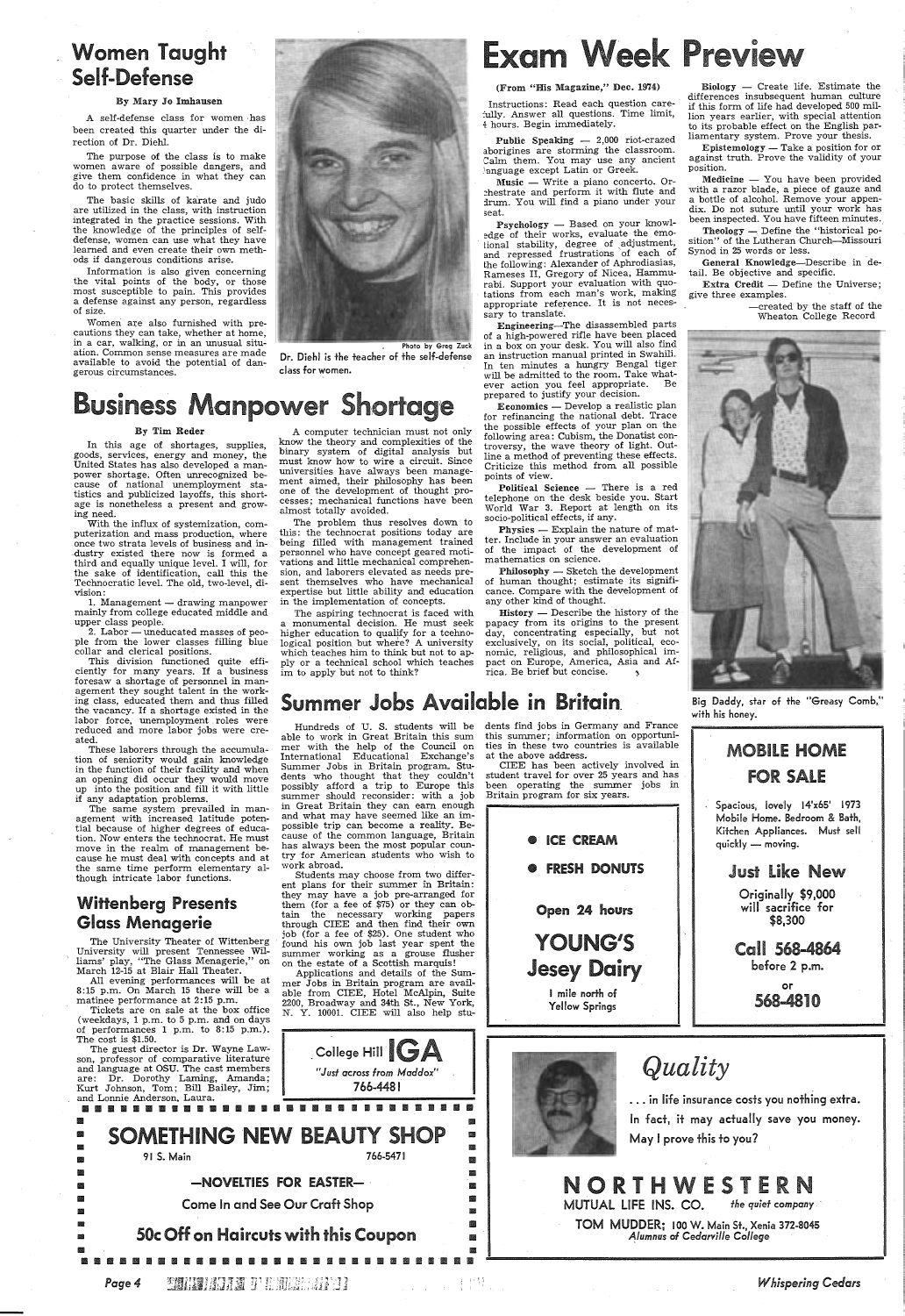# IA DAY—March 7, 19

..

The "Ponytails"

## The 50's and 60's Revisited

22 people in a Volkswagen?

Three professors arrested as Communists?

Dr. Gromacki arrested for wearing dark socks?

Wolfman Jack, the Beach Boys, Elvis, and the Smothers Brothers at Cedarville?

Three-fourths of a quart of water in four seconds?





Elvis Presley



Donna Roth does her thing with the hula hoop.

Twenty-six marshmallows in one mouth?

# CEDARVILLE dairy isle Now Open 766-5673



Contest to see how many could get in the dumpster.

## ICE CREAM

CONES 20c, 35c, 50c SUNDAES 50c, 70c SHAKES 60c FLOATS 55c MALTS 65c SODAS 60c BANANA BOAT -89c TULIP 89c PARFAIT 89c HOT FUDGE CAKE 85c PEPSI 20c, 30c



SANDWICHES &, DINNERS HOT DOG 40c CONEY 50c FOOTLONG 55c CONEY 65c HAMBURGER 50c DELUXE 55c CHEESEBURGER 60c DELUXE 65c I /4 POUND HAMBURGER 89c DOUBLE BURGER 99c "FISH SANDWICH 60c TENDERLOIN 65c BARBEQUE 55c CHICKEN DINNER \$1.79 FRENCH FRIES 30c ONION RINGS 40c

## CUT OUT THIS AD AND SAVE FOR A HANDY GUIDE

*Y(hispering Cedars Page 5*